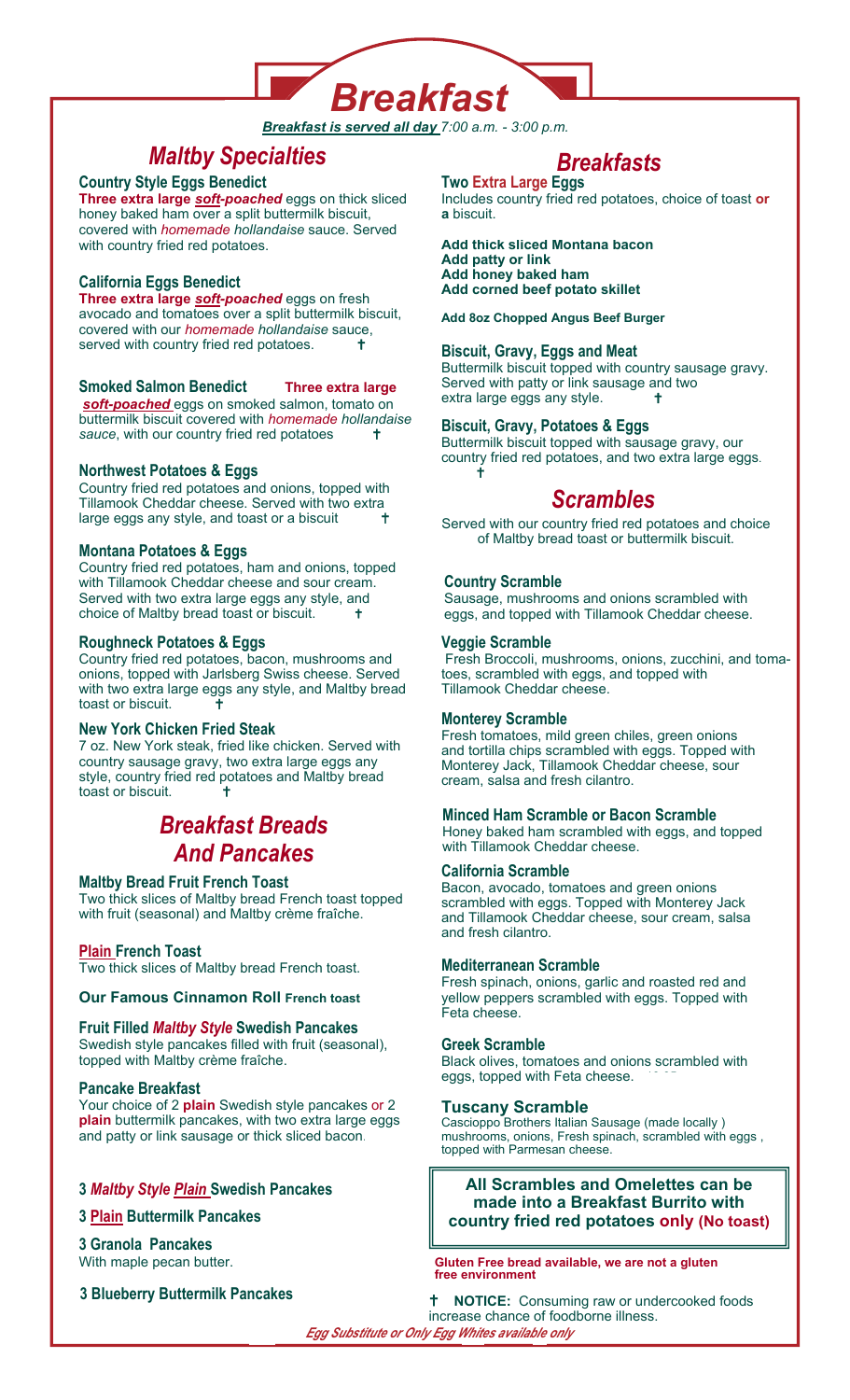

# *Breakfast is served all day ..7:00 a.m. - 3:00 p.m.*

# *Omelettes*

Served with our country fried red potatoes and choice of Maltby bread toast or buttermilk biscuit.

**The Maltby New York Steak Omelette** New York Steak, mushrooms, green peppers, tomatoes, black olives, onions, Tillamook Cheddar Cheese, and Jarlsberg Swiss cheese.

# **Baja Omelette**

Monterey Jack and Tillamook Cheddar cheese, green chiles and tomatoes. Topped with sour cream, salsa and fresh cilantro.

# **Honey Baked Ham or Bacon & Tillamook Cheddar Omelette**

# **House Omelette**

Mushrooms, green peppers, onions, tomatoes, black olives, Tillamook Cheddar and Jarlsberg Swiss cheese. 15.95 **add meat** 3.25

# **Manhattan Mushroom Omelette**

Sautéed mushrooms and onions with Jarlsberg Swiss cheese

# **Belltown Omelette**

Ham, bacon, sausage, mushrooms, onions and Tillamook Cheddar cheese.

## **Whole Hog Omelette**

Sausage, bacon, ham and Tillamook Cheddar cheese.

# **Russian Omelette**

Country fried red potatoes, onions, tomatoes, garlic and sour cream.

## **The Godfather Omelette**

Cascioppo Brothers Italian sausage, mushrooms, onions, green peppers, black olives and mozzarella cheese topped with Marinara.

## **Zorba Omelette**

Roasted red and yellow peppers, sun dried tomatoes, onions, black olives, fresh spinach and Feta cheese.

# **Breakfast Fried Egg Sandwich**

**Two XL** hard fried eggs, honey baked ham *or*  bacon, Tillamook Cheddar Cheese, mayonnaise, on toasted Maltby Bread with country fried red potatoes. **+** 

*Gluten free bread available, we are not a Gluten free environment.*

# *High Protein Breakfast*

**High Protein Omelette or Scramble**  Choose any of our omelettes or scrambles, served with cottage cheese and choice of bacon, honey baked ham, or patty or link sausage. **(No potatoes or toast) Maltby Omelette add 2.00** 

# **Protein Country Breakfast**

Three extra large eggs, any style. Served with choice of our thick sliced bacon, honey baked ham, or patty or link sausage. **1 ( No potatoes or toast)** 

# *Lite Breakfasts*

**One Extra Large Egg**  With one slice of bacon and Maltby bread toast or buttermilk biscuit.

# **Two Extra Large Poached Eggs**

On our Maltby bread toast. **Homemade Granola** 

Served with cream **Topped with fruit (seasonal)** 

# **Hot Oatmeal the Old Fashioned Way**

Made one bowl at a time, with your choice of raisins, nuts, brown sugar and cream. **Topped with fruit (seasonal)** 

**Maltby Cinnamon Roll** Our famous homemade cinnamon roll. Made fresh daily (**with walnuts**). **Served all day** 

# *Side Orders*

# **Maltby Blueberry Scone**

**Thick Sliced Maltby Bread**  Toasted, served with delicious freezer jam. 3.75

**Homemade Raisin Toast** 

**Our Homemade Buttermilk Biscuit**  Served with delicious freezer jam.

**English Muffin** Served with delicious freezer jam.

**One Extra Large Egg <sup>+</sup>** 

**Cup of Country Sausage Gravy** 

**Cup of Homemade Hollandaise Sauce +** 

**Marionberry Bran Muffin** 

**One Buttermilk Biscuit & Gravy** 

**Crème Fraîche 8oz.** 

**Potatoes & Gravy** 

**Country Fried Red Potatoes** 

**Thick Sliced Bacon, or Honey Baked Ham, or Patty or Link Sausage** 

**Corned Beef potato Skillet Northwest Potatoes** 

**Montana Potatoes** 

**Roughneck Potatoes** 

**Darigold Cottage Cheese**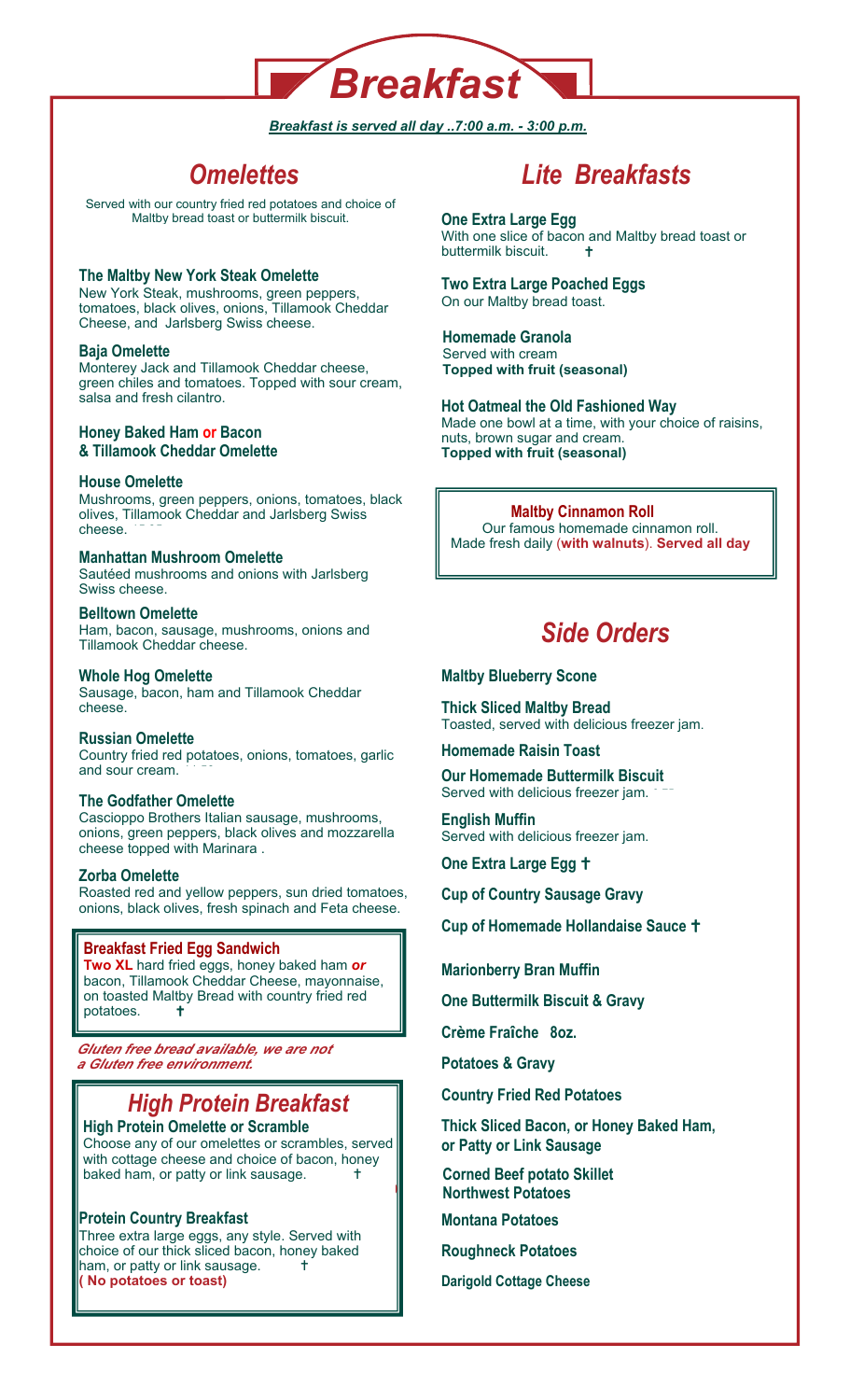

**Served 11:00 a.m. - 3:00 p.m. daily.** 

# *Grilled Sandwiches*

Grilled on our special *Maltby light wheat* bread. Served with potato salad or fries cut daily.

# $Reuben$

Fresh cooked corned beef, horseradish, sauerkraut, 1000 Island Jarlsberg Swiss cheese

## **Grilled Ham & Cheese**

Honey baked ham and choice of Tillamook Cheddar or Jarlsberg Swiss cheese.

## **Vegetarian Grill**

Roasted red & yellow peppers, red onions, fresh tomato and basil and mozzarella cheese grilled on Maltby bread with our garlic herb butter.

# **California New York Steak Grill**

Grilled New York Steak, grilled onions, Tillamook Cheddar cheese, tomato, avocado and horseradish.

# *Cold Sandwiches*

## On our special *Maltby light wheat* bread or a **Wrap** .. Served with homemade potato salad or French fries cut daily.

# **The Maltby Club**

Honey baked ham, fresh roasted turkey breast, thick sliced bacon, Tillamook Cheddar cheese, tomato, lettuce and mayonnaise.

## **Corned Beef**

Fresh cooked corned beef, tomato, lettuce, horseradish and mayonnaise.

# **The Maltby Cranberry Turkey**

Fresh roasted turkey breast, cream cheese, cranberries and lettuce.

# **Ham & Cheese**

Honey baked ham, Tillamook Cheddar or Jarlsberg Swiss cheese, lettuce, tomato and mayonnaise.

**Veggie Sandwich or Wrap** 

Avocado, cucumbers, tomato, red onion, shredded carrots, cream cheese and lettuce

**The Maltby Turkey Melt** Fresh roasted turkey, Tillamook Cheddar cheese, thick sliced

Boneless skinless chicken breast, bacon, tomato and Tillamook

Tillamook Cheddar and Jack cheese, onion, black olives and

bacon and tomato.

**Grilled Chicken Sandwich** 

Cheddar cheese.

**Cheese** 

tomato

**The Maltby Grilled** 

## **Turkey**

Fresh roasted turkey breast, tomato, lettuce and mayonnaise on Maltby bread.

# **Monterey Turkey Club**

Fresh roasted turkey breast, Monterey Jack cheese, avocado, thick sliced bacon, lettuce, tomato and mayonnaise.

## **BLT**

Thick sliced bacon, lettuce, tomato and mayonnaise on toasted Maltby bread.

# *Lite Lunch*

**Homemade Soup of the Day Cup or Bowl**Salads are all served with our special Maltby herbed garlic toast or biscuit. Half Salads Available

# **Spinach Salad**

Fresh spinach, bacon, fresh mushrooms, homemade croutons and Jarlsberg Swiss cheese, tossed with our creamy Dijon vinaigrette. **With a delicious grilled boneless, skinless chick-**

## **Chef Salad**

Romaine lettuce topped with Honey baked ham, fresh cooked turkey, Tillamook Cheddar Cheese, Jarlsberg Swiss cheese, tomatoes, cucumbers, black olives and hard boiled egg. Served with your choice of dressing.

## **Tossed Cobb Salad**

Turkey, avocado, bacon, tomatoes, red onion and crumbled blue cheese, tossed with romaine and leaf lettuce and our homemade blue cheese dressing, topped with hard boiled eggs.

## **Country Salad**

Fresh leaf lettuce, fresh roasted turkey breast, mushrooms, broccoli, zucchini, onions and country fried red potatoes, tossed with our homemade ranch dressing.

#### **Mediterranean Salad**

 Fresh spinach, leaf lettuce, Feta cheese, walnuts, Kalamata olives cucumbers, tomatoes, tossed with our homemade red wine vinaigrette dressing.

**Homemade Salad Dressings: House Creamy Dijon Vinaigrette, Buttermilk Ranch and Blue Cheese**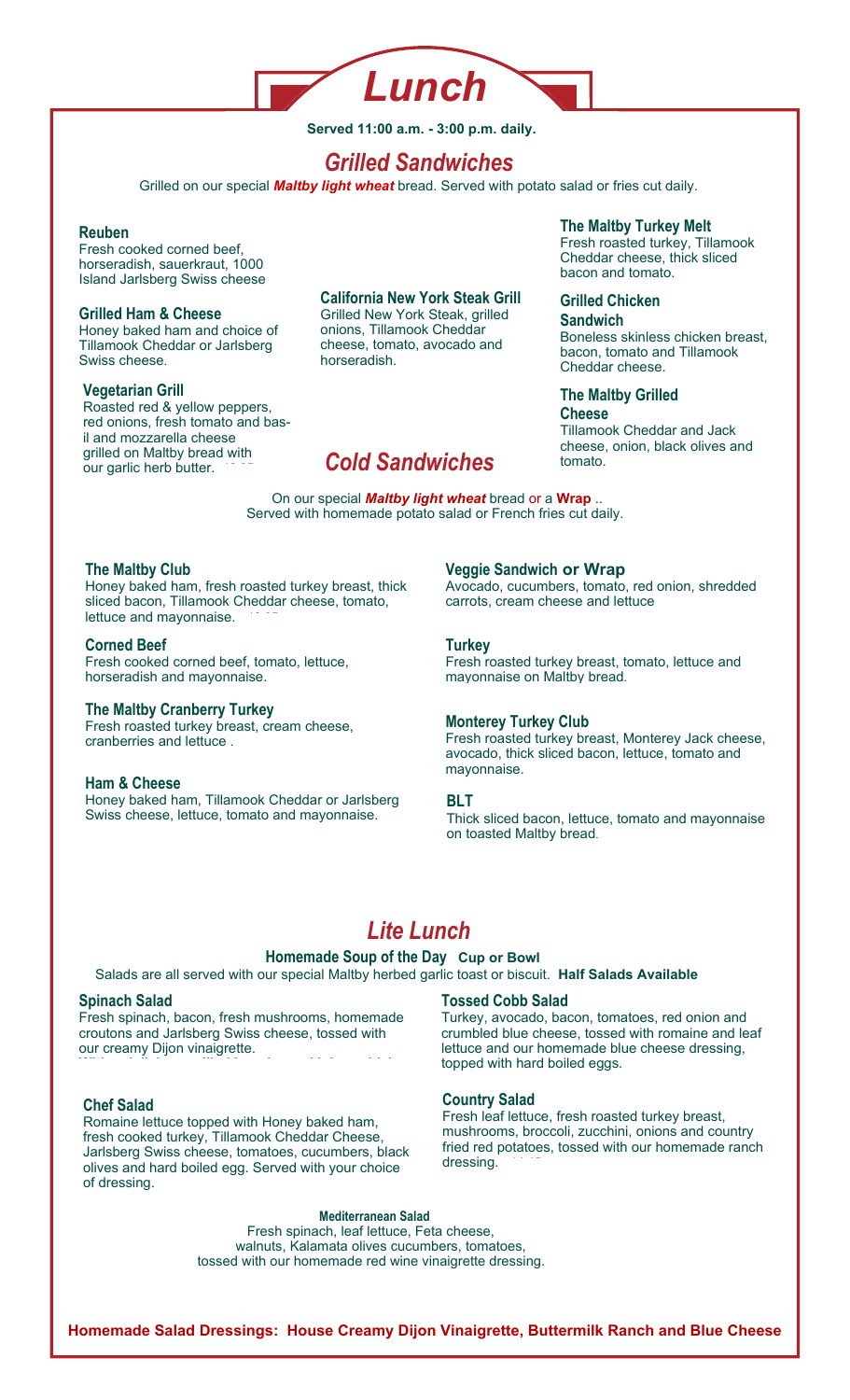

**Served 11:00 a.m. - 3:00 p.m. daily.** 

# *The Best Burgers*

*1/2 lb. chopped Angus beef burger served on our own special Maltby bun, French fries cut daily.*  **Burgers are garnished with pickles, tomato, onion and lettuce.** 

## **Regular Burger**

With mayonnaise. **1** 

# With Cheddar or Swiss cheese and mayonnaise. <sup>+</sup>

#### **Bacon Cheeseburger**  Tillamook Cheddar cheese, thick sliced bacon and mayonnaise.  $\mathbf{t}$

Teriyaki sauce, pineapple, Tillamook Cheddar cheese, sautéed mushrooms and mayonnaise.

**Chicken Burger** Boneless skinless breast of chicken mayonnaise, tomato, onion, and lettuce.

# **Brunch Burger**

# **Hawaiian Chicken Burger**

Boneless, skinless breast of chicken, teriyaki sauce, pineapple, Tillamook Cheddar cheese, sautéed fresh **Cheeseburger 14.45 mushrooms and mayonnaise.** 14.45 mushrooms and mayonnaise.

# **Santa Fe Burger**

Monterey Jack cheese, green chilies, avocado and mayonnaise. Served with a side of salsa.

# **Western Burger**

Grilled onions, Jarlsberg Swiss cheese, mayonnaise **Teriyaki Burger and a side of BBQ sauce.** 

# **Blues Burger**

With homemade blue cheese dressing, blue cheese crumbles.

With fried egg, cheddar cheese and choice of thick sliced bacon or honey baked ham, mayonnaise. **t** 

# *Lunch Entrées*

# *Served with homemade buttermilk biscuit or garlic toast add a dinner salad for \$2.50*

# **Chicken Fried Beef Steak**

Served with choice of mashed potatoes and country gravy or French fries, or biscuits and country sausage gravy.  $\qquad \qquad$   $\qquad$   $\qquad$ 

# **Chicken Stir Fry**

Chicken tenders stir-fried with fresh vegetables, teriyaki sauce, served with Jasmine rice.

## **Thai Chicken Stir Fry**

Chicken and vegetables in a **Spicy Sweet Thai Chile sauce, served with Jasmine rice.** 

# **Chicken & Mushrooms Pasta**

Chicken tenders, fresh mushrooms and garlic in a Parmesan cheese sauce.

**1/2 lb. Chopped Angus Beef Burger Platter** With grilled onions and choice of mashed potatoes and country sausage gravy, or buttermilk biscuit and country sausage gravy.  $\mathsf{t}$ 

# **Chicken Sauté**

Chicken tenders with fresh cream, garlic, red potatoes and sautéed fresh vegetables.

**Cascioppo Brother's Italian Sausage & Pasta**  Italian sausage, garlic, onions mushrooms, sundried tomatoes in a parmesan cheese sauce.

## **Curry Chicken Stir Fry**

Chicken tenders, fresh vegetables, raisins, apples, coconut, and our special curry blend, served over **Jasmine rice.** 

# **Smoked Salmon Pasta**

Alaska Smokehouse salmon in an Alfredo sauce.

*We use chicken breast, and tenderloins, and fresh roasted turkey breast only.*

# **High Protein Plate**

**1/2 lb. Chopped Angus beef** steak **or boneless, skinless chicken breast** with grilled mushrooms, onions, and cheese. Served with Cottage Cheese and a dinner salad. **T** 

# *Sandwich Dips*

## **Served with authentic French fries cut daily or our homemade potato salad.**

## **Deluxe Dip**

**1/2 lb chopped Angus beef,**  Tillamook Cheddar cheese, avocado and red onion with au jus or BBQ sauce.

**New York Steak French Dip**  Grilled New York Steak on a French roll, served with au jus or BBQ sauce. **1** 

## **Maltby Dips**

Choice of chopped **Angus** beef, turkey or ham served on a French roll, with au jus or BBQ sauce.  $\pm$ 

**NOTICE: Consuming raw or undercooked foods may increase chance of foodborne illness.**